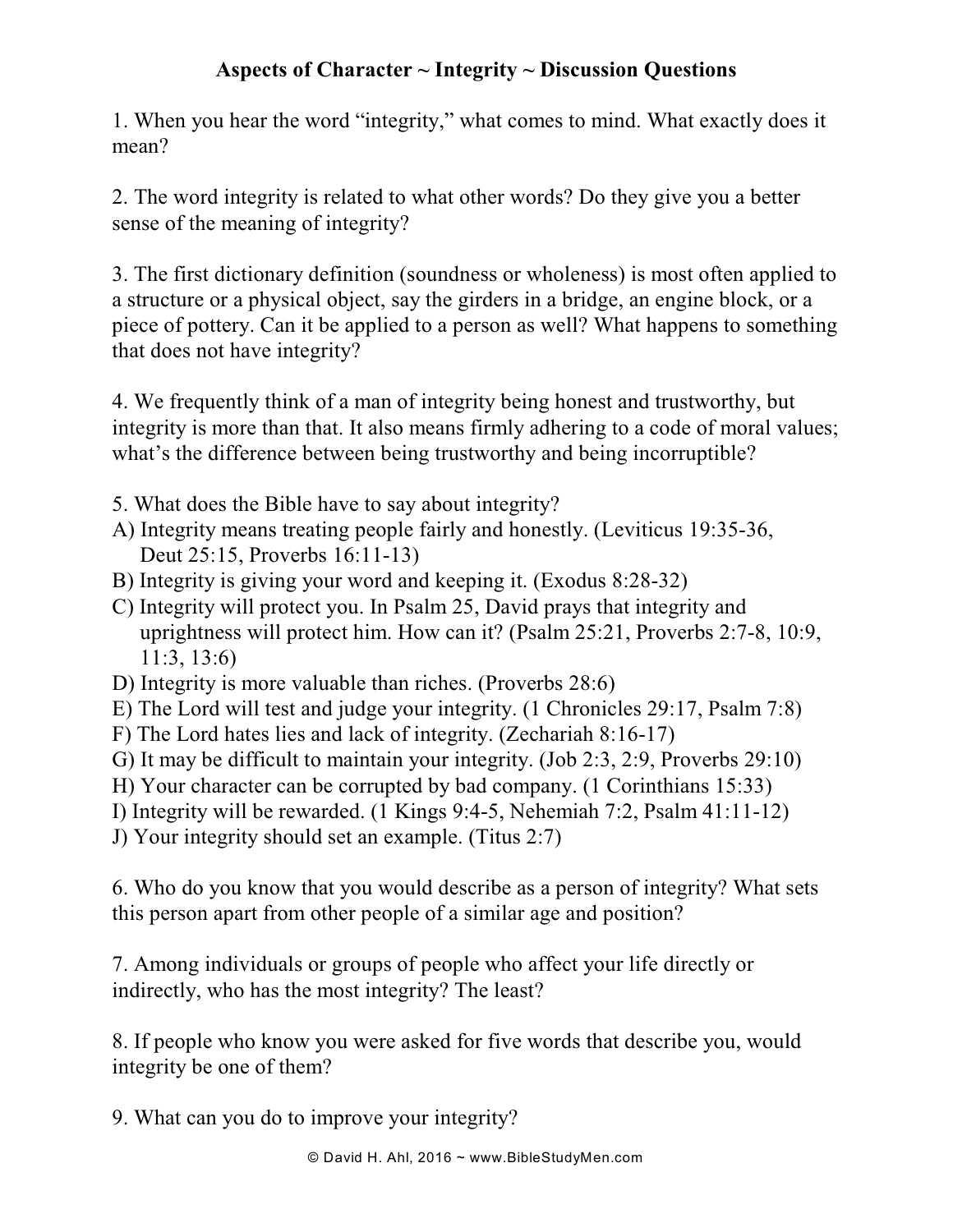## **Aspects of Character ~ Integrity ~ Leader's Guide**

1. When you hear the word "integrity," what comes to mind. What exactly does it mean?

The dictionary has several meanings for the word integrity:

- 1) an unimpaired condition, i.e., soundness, wholeness,
- 2) firm adherence to a code of moral values, i.e., incorruptible, honor,
- 3) the quality or state of being complete or undivided, i.e., completeness. Synonyms of integrity are honesty, unity, and incorruptable..

2. The word integrity is related to what other words? Do they give you a better sense of the meaning of integrity?

The word is related to: 1) integer (a whole number with no fractional part),

- 2) integral (necessary to the completeness of the whole, or entire, complete),
- 3) integrate (to form or blend into a whole, to unite with something else)
- 4) integration (incorporation of all as equals in society)
- 5) integument (something that covers or encloses, a membrane or husk)

3. The first dictionary definition (soundness or wholeness) is most often applied to a structure or a physical object, say the girders in a bridge, an engine block, or a piece of pottery. Can it be applied to a person as well? What happens to something that does not have integrity?

4. We frequently think of a man of integrity being honest and trustworthy, but integrity is more than that. Look at the second definition and describe the difference between being trustworthy and being incorruptible.

Trustworthy means worthy of confidence, or being dependable. Applied to a person, it means someone who can be trusted.

The second definition of integrity is: firm adherence to a code of moral values, i.e., incorruptible, honor.

Incorruptible is quite a bit more than (merely) trustworthy or honest. It literally means *incapable* of corruption, i.e., absolutely cannot be bribed or morally corrupted; totally just and upright. (A secondary nearly obsolete meaning, but found in the Bible, is something not subject to decay or dissolution, but we won't worry about that now.)

5. What does the Bible have to say about integrity? (Scripture verses are below)

A) Integrity means treating people fairly and honestly. (Leviticus 19:35-36, Deut 25:15, Proverbs 16:11-13)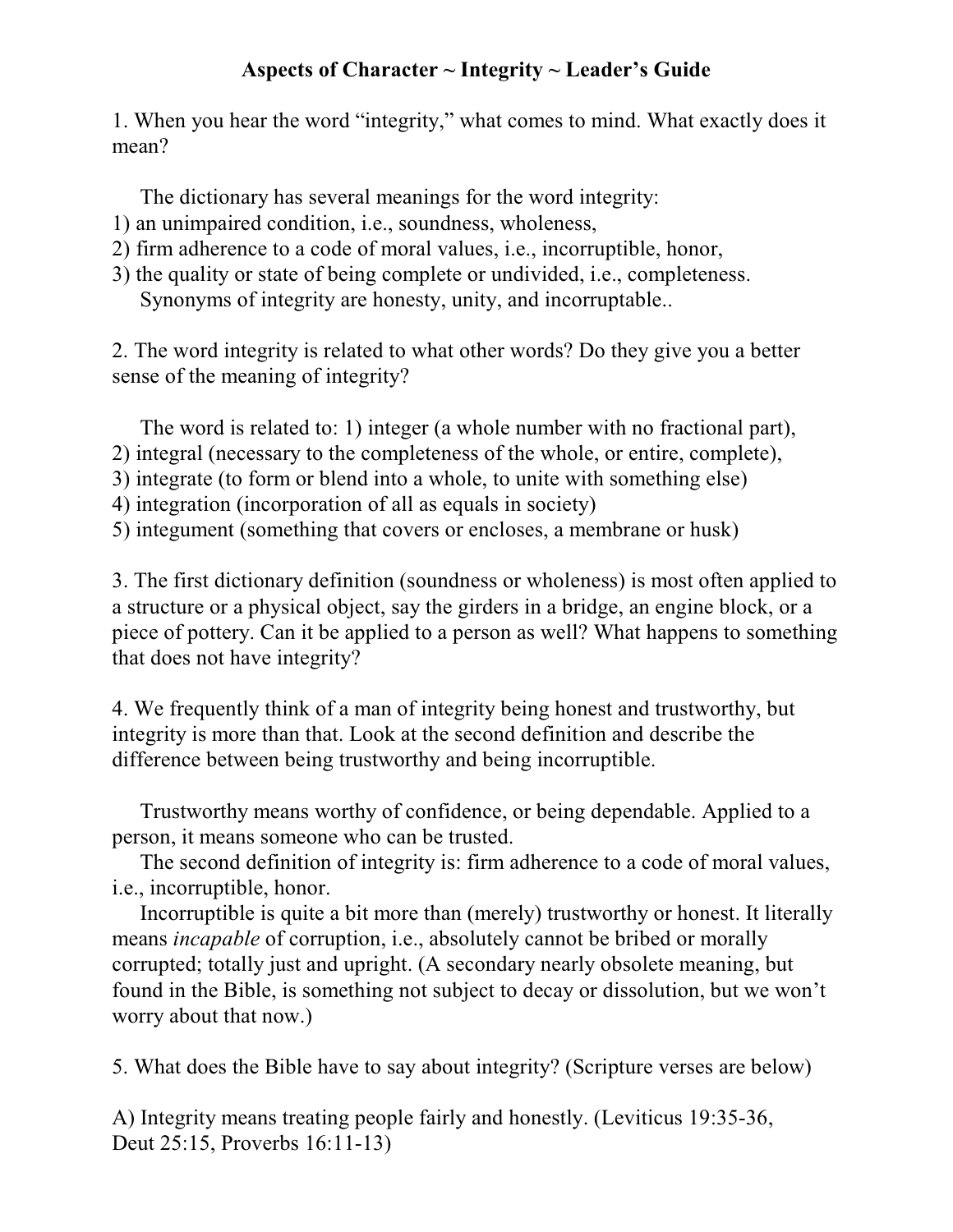B) Integrity is giving your word and keeping it. (Exodus 8:28-32) C) Integrity will protect you. In Psalm 25, David prays that integrity and uprightness will protect him. How can it? (Psalm 25:21, Proverbs 2:7-8, 10:9, 11:3, 13:6)

D) Integrity is more valuable than riches. (Proverbs 28:6)

E) The Lord will test and judge your integrity. (1 Chronicles 29:17, Psalm 7:8)

F) The Lord hates lies and lack of integrity. (Zechariah 8:16-17)

G) It may be difficult to maintain your integrity. (Job 2:3, 2:9, Proverbs 29:10)

H) Your character can be corrupted by bad company. (1 Corinthians 15:33)

I) Integrity will be rewarded. (1 Kings 9:4-5, Nehemiah 7:2, Psalm 41:11-12)

J) Your integrity should set an example. (Titus 2:7)

6. Who do you know that you would describe as a person of integrity? What sets this person apart from other people of a similar age and position?

7. Among individuals or groups of people who affect your life directly or indirectly, who has the most integrity? The least?

From surveys and previous discussion of this topic, the people perceived as having the most integrity tend to be nurses, pharmacists, doctors, teachers, clergy, funeral directors, artists, accountants, missionaries, and volunteers.

Those perceived as having the least integrity are lobbyists, politicians, telemarketers, auto salespeople, advertising practitioners, labor union leaders, lawyers, bosses, and real estate agents.

Interestingly, police officers rank high on integrity, about the same as teachers and considerably higher than clergy.

8. If people who know you were asked for five words that describe you, would integrity be one of them?

9. What can you do to improve your integrity?

When you stop to think about it and if you are absolutely honest with yourself (are we ever?), this is a very difficult question. We all like to think we are at the top rung of the integrity ladder. Remember, integrity is far most than simple honesty or dependability. It also means wholeness, completeness, and *LISTEN UP, incapable* of corruption, i.e., you absolutely cannot, under any circumstances, be bribed or morally corrupted; your are totally just and upright. You do not cheat on or shave just the tiniest little bit off your taxes, even though no one is watching.

How do you go about improving your integrity? It ain't easy.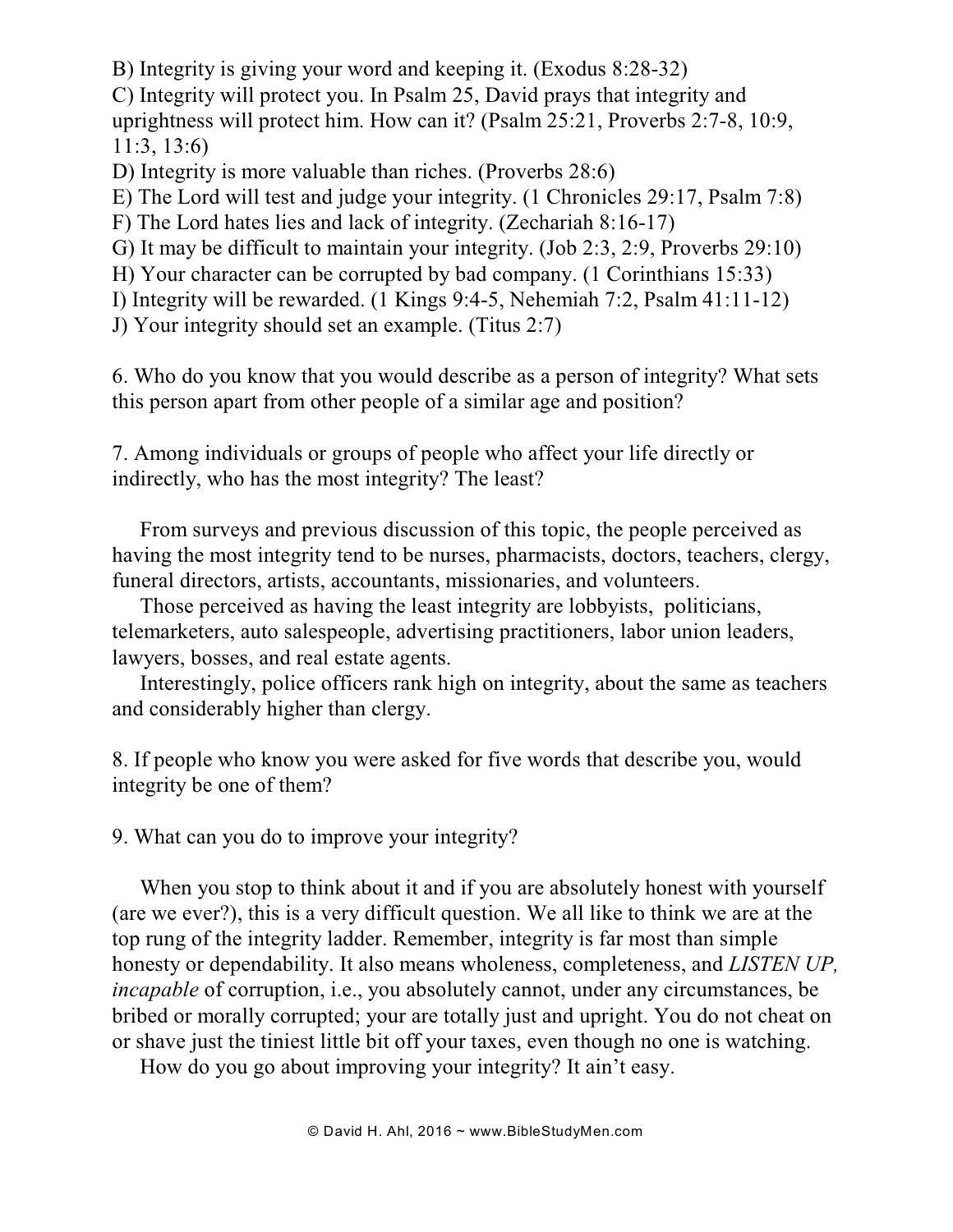### **Aspects of Character ~ Integrity ~ Scripture for Q5**

1. Leviticus 19:35-36 (New Living Translation)

 $35$  "Do not use dishonest standards when measuring length, weight, or volume.  $36$  Your scales and weights must be accurate. Your containers for measuring dry materials or liquids must be accurate. I am the Lord your God who brought you out of the land of Egypt.

Deuteronomy 25:15 (New Living Translation)

 $15$  Yes, always use honest weights and measures, so that you may enjoy a long life in the land the Lord your God is giving you.

Proverbs 16:11-13 (New Living Translation)

 $11$ <sup>11</sup> The Lord demands accurate scales and balances; he sets the standards for fairness.

 $12$  A king detests wrongdoing, for his rule is built on justice.

 $13$  The king is pleased with words from righteous lips; he loves those who speak honestly.

2. Exodus 8:28-32 (New Living Translation)

<sup>28</sup> "All right, go ahead," Pharaoh replied. "I will let you go into the wilderness to offer sacrifices to the Lord your God. But don't go too far away. Now hurry and pray for me."

 $^{29}$  Moses answered, "As soon as I leave you, I will pray to the Lord, and tomorrow the swarms of flies will disappear from you and your officials and all your people. But I am warning you, Pharaoh, don't lie to us again and refuse to let the people go to sacrifice to the Lord."

 $30$  So Moses left Pharaoh's palace and pleaded with the Lord to remove all the flies.  $31$  And the Lord did as Moses asked and caused the swarms of flies to disappear from Pharaoh, his officials, and his people. Not a single fly remained.  $32$  But Pharaoh again became stubborn and refused to let the people go.

3. Psalm 25:21 (New Living Translation)

 $^{21}$  May integrity and honesty protect me, for I put my hope in you.

Proverbs 2:7-8 (New Living Translation)

 $\alpha$ <sup>7</sup> He grants a treasure of common sense to the honest. He is a shield to those who walk with integrity. 8 He guards the paths of the just and protects those who are faithful to him.

Proverbs 10:9 People with integrity walk safely, but those who follow crooked paths will slip and fall.

Proverbs 11:3 Honesty guides good people; dishonesty destroys treacherous people.

Proverbs 13:6 Godliness guards the path of the blameless, but the evil are misled by sin.

4. Proverbs 28:6 Better to be poor and honest than to be dishonest and rich.

5. 1 Chronicles 29:17 (New Living Translation)

I know, my God, that you examine our hearts and rejoice when you find integrity there. You know I have done all this with good motives, and I have watched your people offer their gifts willingly and joyously.